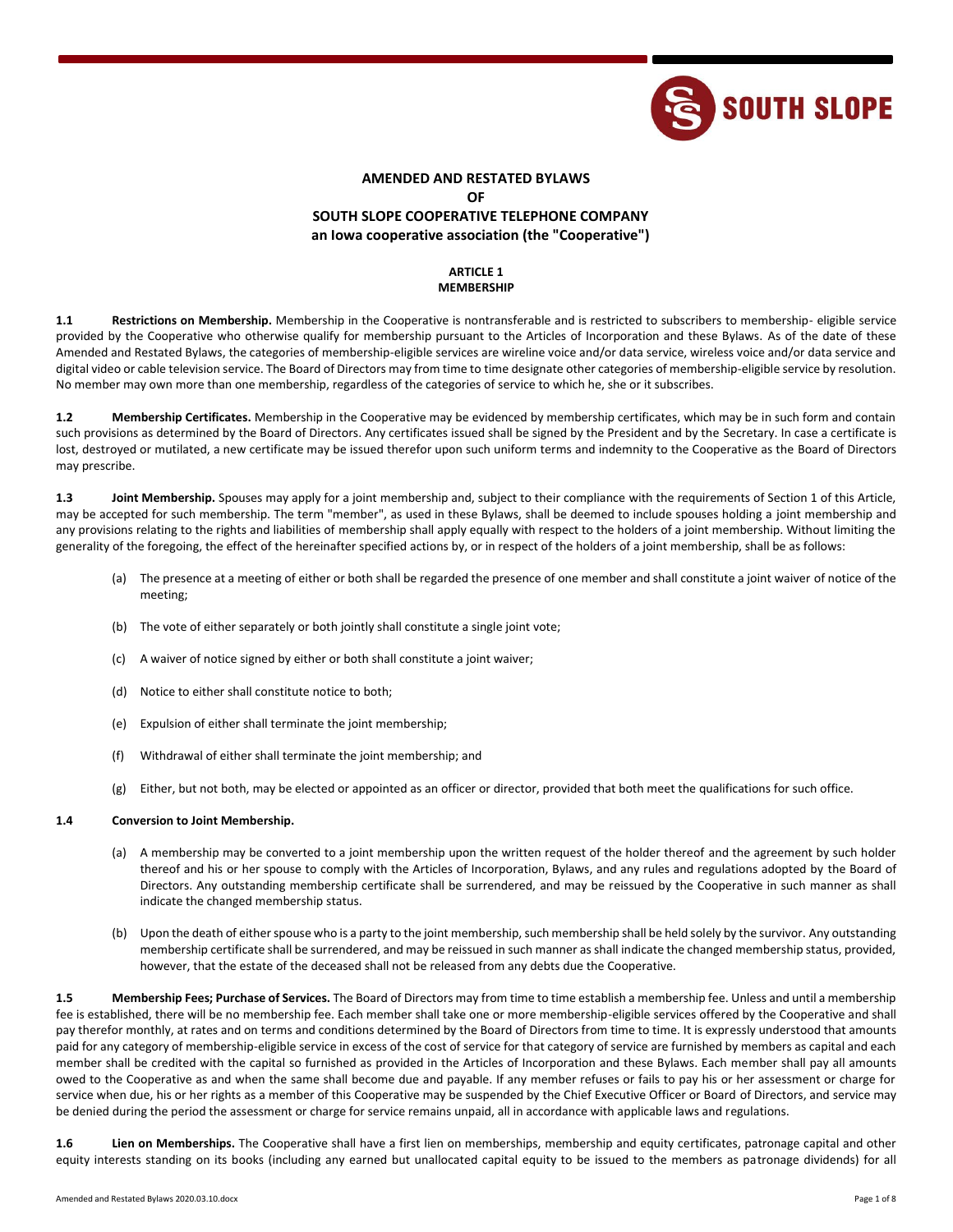indebtedness of the respective holders or owners thereof to the Cooperative. The Cooperative shall also have the right, exercisable at the option of the Board of Directors, to set off such indebtedness against the present value of such equity interests as determined from time to time by the Board of Directors; provided, however, that nothing contained herein shall give the holder or owner of such equity interests any right to have such set-off made.

**1.7 Termination of Membership.** If the Board of Directors determines that a member has become ineligible for membership in the Cooperative or should otherwise be expelled for cause, such member shall have no rights or privileges on account of such membership in the management and affairs of the Cooperative, and the member may be expelled and his, her or its membership may be terminated by the Board of Directors. Membership may, at the discretion of the Board of Directors, be terminated for cause whenever the Board of Directors, by resolution approved by two-thirds (2/3) of the directors then in office, finds that a member:

- (a) has intentionally or repeatedly violated any provision of the Articles of Incorporation, Bylaws or duly adopted policies of the Cooperative;
- (b) is a telecommunications carrier or other provider of voice, video or data services that competes with the Cooperative in the provision of voice, video or data services or similar businesses determined by the Board of Directors to be in competition with the Cooperative, or is an affiliate, subsidiary, officer, director or key employee of such a carrier or provider if such person or entity is determined by the Board of Directors to pose a threat to the competitive interests of the Cooperative;
- (c) is a telecommunications carrier or other provider of voice, video or data services that leases, resells, or otherwise interconnects with or uses network elements of the Cooperative or is an affiliate or subsidiary of such a carrier or provider;
- (d) has failed or ceases to take, receive or pay for membership-eligible service furnished by the Cooperative;
- (e) has failed to pay a debt to the Cooperative when due and payable or has otherwise breached or is in default under any contract or agreement between the member and the Cooperative and fails to cure such breach or default within any applicable notice and cure period;
- (f) has willfully obstructed any lawful purpose or activity of the Cooperative; or
- (g) has died or is legally dissolved.

Upon termination of member's membership, the terminated member shall have no voting rights in the Cooperative. A terminated member's deferred patronage dividends shall be revolved or retired in the same manner as the deferred patronage dividends of other members, subject to any exceptions permitted or required by Iowa Code Chapter 499 and approved by the Board of Directors.

# **ARTICLE 2 RIGHTS AND LIABILITIES OF MEMBERS**

**2.1 Annual Meeting.** The annual meeting of the members shall be held during the first quarter of the calendar year, or at such other time as the Board of Directors shall determine, at such time and such place within the area served by the Cooperative as is selected by the Board of Directors and designated in the notice of the meeting. The annual meeting shall be held for the purpose of electing directors, passing upon reports for the previous fiscal year, and transacting such other business as may come before the meeting. It shall be the responsibility of the Board of Directors to make adequate plans and preparations for the annual meeting. Failure to hold the annual meeting at the designated time shall not work a forfeiture or dissolution of the Cooperative.

**2.2 Special Meetings.** Special meetings of the members may be called upon a written request signed by a majority of the directors, by the President, or by not less than fifty percent (50%) of all of the members, and it shall thereupon be the duty of the Secretary to cause notice of such meeting to be given as hereinafter provided. Special meetings of the members may be held at any place within the area served by the Cooperative and specified in the notice of the special meeting.

**2.3 Notice of Members' Meetings.** Written notice stating the place, day and hour of the meeting and, in case of a special meeting or an annual meeting at which business requiring special notice is to be transacted, the purpose or purposes for which the meeting is called, shall be delivered not less than ten (10) days before the date of the meeting, either personally or by mail, by or at the direction of the Secretary, or upon a default in duty by the Secretary, by the persons calling the meeting, to each member. If mailed, such notice shall be deemed to be delivered when deposited in the United States mail, addressed to the member at the member's address as it appears on the records of the Cooperative, with postage thereon prepaid. The failure of any member to receive notice of any annual or special meeting of the members shall not invalidate any action, which may be taken by the members at any such meeting.

**2.4 Quorum.** The presence of fifty (50) members in person shall constitute a quorum. If less than a quorum is present at any meeting, a majority of those present in person may adjourn the meeting from time to time without further notice. Minutes of each meeting shall contain a list of the members present in person.

**2.5 Voting.** Each member shall be entitled to only one vote upon each matter submitted to a vote at a meeting of the members. All questions shall be decided by a vote of a majority of the members voting thereon in person except as otherwise provided by law, the Articles of Incorporation, or these Bylaws. Notwithstanding the preceding, the Board of Directors, in its discretion, may permit voting by mail ballot on any issue subject to or requiring a vote of the members.

**2.6 Order of Business.** The order of business at the annual meeting of the members and all other meetings of the members shall be determined by the President, except as may otherwise be determined by the Board of Directors. At a meeting of the members, only such business shall be conducted as has been properly brought before the meeting. To be properly brought before a meeting, business must be specified in the notice of meeting given by or at the direction of the Board of Directors, or otherwise properly brought before the meeting by or at the direction of the Board of Directors. In addition to any other applicable requirements, for business to be properly brought before a meeting by a member, the member must have given timely notice thereof in writing to the Secretary of the Cooperative. To be timely, a member's notice must be delivered to or mailed and received at the principal office of the Cooperative not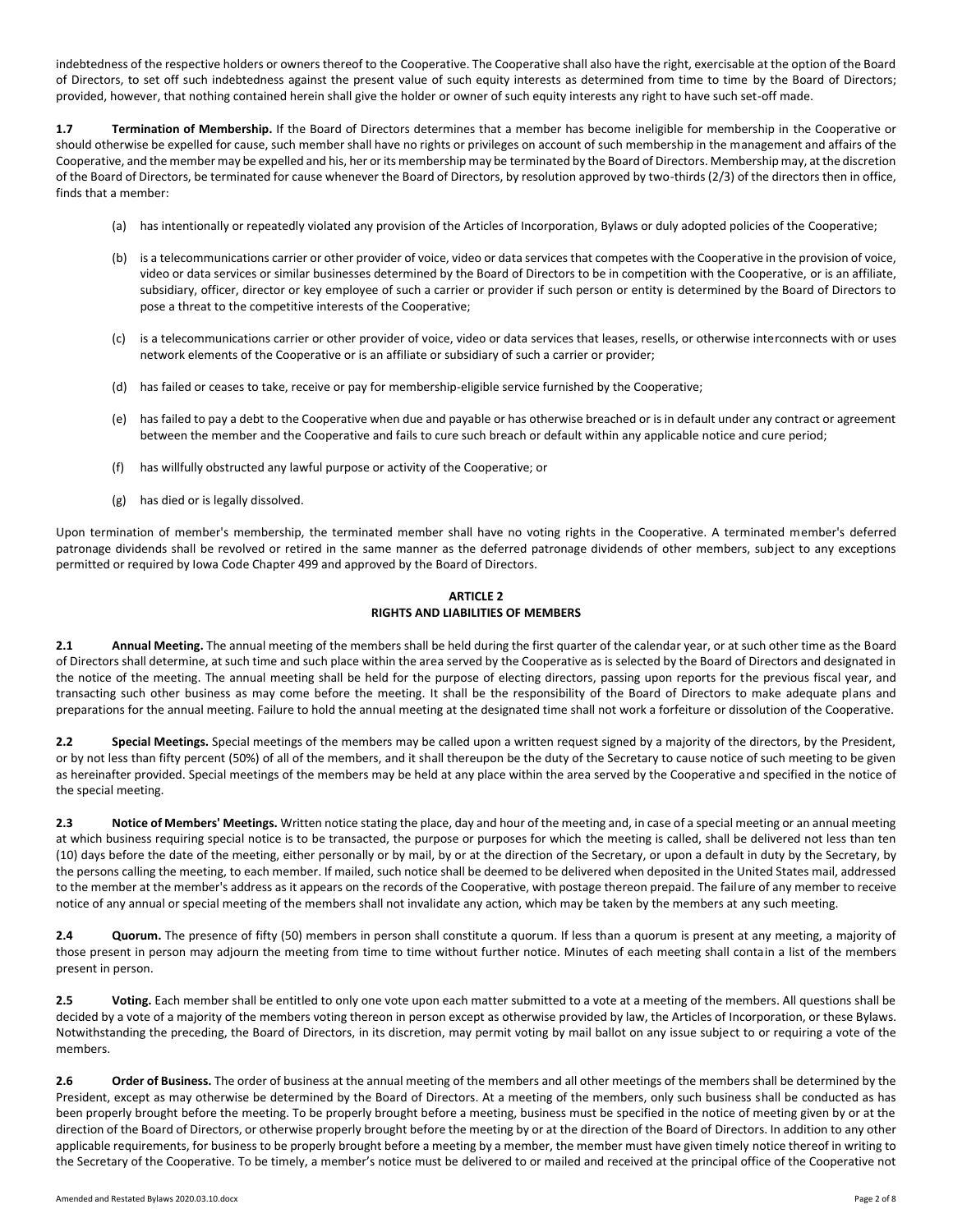less than 50 days nor more than 75 days prior to the meeting. A member's notice to the Secretary shall set forth as to each matter the member proposes to bring before the meeting (i) a brief description of the business desired to be brought before the meeting and the reasons for conducting such business at the meeting, (ii) the name and address of the member proposing such business, and (iii) any material interest of the member in such business. The President of the Cooperative shall determine whether a member has properly brought the business before the meeting in accordance with the provisions of these Bylaws, and if the President shall determine that the business was not properly brought before the meeting, the business shall not be transacted.

## **ARTICLE 3 DIRECTORS**

**3.1 General Powers.** The business and affairs of the Cooperative shall be managed by a board of not less than five (5) nor more than fifteen (15) directors, which shall exercise all of the powers of the Cooperative, except such as are by law, the Articles of Incorporation, or these Bylaws, conferred upon or reserved to the members. The number of directors within the preceding range serving on the Board shall be established from time to time by resolution of the Board.

## **3.2 Nomination, Election and Tenure of Office.**

**3.2.1** Directors shall be elected by written ballot at the annual meeting of the Cooperative and shall serve until the expiration of their terms or until their successors are elected and have qualified. Directors shall serve a term of three (3) years. The terms of the directors shall be staggered, with the terms of approximately one-third (1/3) of the directors expiring each year.

**3.2.2** The nomination of directors of the Cooperative shall be by service area, provided that all directors shall be elected by vote of all members of the Cooperative. The Board of Directors may from time to time identify geographic service areas for the nomination of directors, corresponding to wireline telephone exchange areas served by the Cooperative, provided that not every wireline telephone exchange area served by the Cooperative need be a designated service area for director nominations. For purposes of nominating directors, members residing in any service area shall include those members residing within the designated wireline telephone exchange area(s), whether or not they are receiving wireline telephone service from the Cooperative. One board member shall be nominated from each designated service area. The balance of the members of the board shall be nominated at-large. Members not living within any designated service area shall be eligible to be elected at-large. No more than one at-large director may be from any single designated service area, and no more than one at-large director may be a member not living within any designated service area. Should a board member that is not an at-large board member move his or her place of residence from his or her service area, a vacancy in his or her office shall be declared by the board and a board member from said service area shall be named to fill the unexpired term as provided in Section 3.5.

**3.2.3** Not less than thirty (60) nor more than one hundred twenty (120) days before the date of the annual meeting of the Cooperative at which members of the Board of Directors are to be elected, the Board of Directors shall appoint a Nominating Committee consisting of not less than three (3) members of the Cooperative residing in each service area. No member of the Board of Directors may serve on such committee. Following such appointments, the names and contact information of the members appointed to the Nominating Committee shall be promptly recorded and placed on file in Cooperative's records and made available by request and/or distributed to the members via postal mail, email, or other reasonable means of distribution. The Nominating Committee shall solicit nominations from the members and shall prepare and report to the Board of Directors a list of nominations for the election of directors. The list of nominations shall include at least one (1) and not more than two (2) candidates for each director position to be filled by election at the annual meeting. The Secretary of the Cooperative, or in his or her absence, a person designated by the President of the Cooperative, shall be responsible for reporting at the annual meeting (and shall cause the Cooperative to include in the notice of the annual meeting and/or in a separate written notice) the number of director positions to be filled at the annual meeting and the names and addresses of the candidates nominated by the Nominating Committee.

**3.2.4** The names of the candidates nominated by the Nominating Committee shall be reported to the members not less than thirty (30) nor more than sixty (60) days prior to the date of the annual meeting. Subject to the qualifications set forth in these Bylaws, other nominations may be made by petitions of thirty (30) or more members residing within a designated service area (for service area nominations) or not living within any designated service area (for at large nominations), in either case submitted to the Cooperative not less than thirty (30) days prior to the annual meeting; provided that no more than (2) nominating petitions shall be accepted for any vacancy, which shall be the first two valid petitions received by the Cooperative. Nominations from the floor at the annual meeting shall not be permitted.

**3.2.5** All members of the Cooperative in attendance shall be eligible to vote for each vacancy to be filled on the board, and directors shall be elected by a majority of the number of votes cast. In the event more than two members are nominated as candidates for a position and no candidate receives a majority of the votes, then an additional ballot must be taken for those two who received the highest number of votes on the original ballot so that one can be elected by receiving a majority of the votes.

## **3.3 Qualification.** No person shall be eligible to become or remain a board member of the Cooperative who:

- (a) is not a member and bona fide resident of the particular exchange area which he or she is elected from;
- (b) is in any way employed by, or whose spouse is in any way employed by, or who has, or whose spouse has, a financial interest (other than a de minimus interest in a publicly held company) in: (i) a telecommunications carrier or other provider of voice, video or data services that competes with the Cooperative in the provision of voice, video or data services or similar businesses determined by the Board of Directors to be in competition with the Cooperative, or an affiliate or subsidiary of such a carrier; or (ii) a telecommunications carrier or other provider of voice, video or data services that leases, resells, or otherwise interconnects with or uses network elements of the Cooperative or an affiliate or subsidiary of such a carrier or provider; or
- (c) is a current employee or former employee of the Cooperative.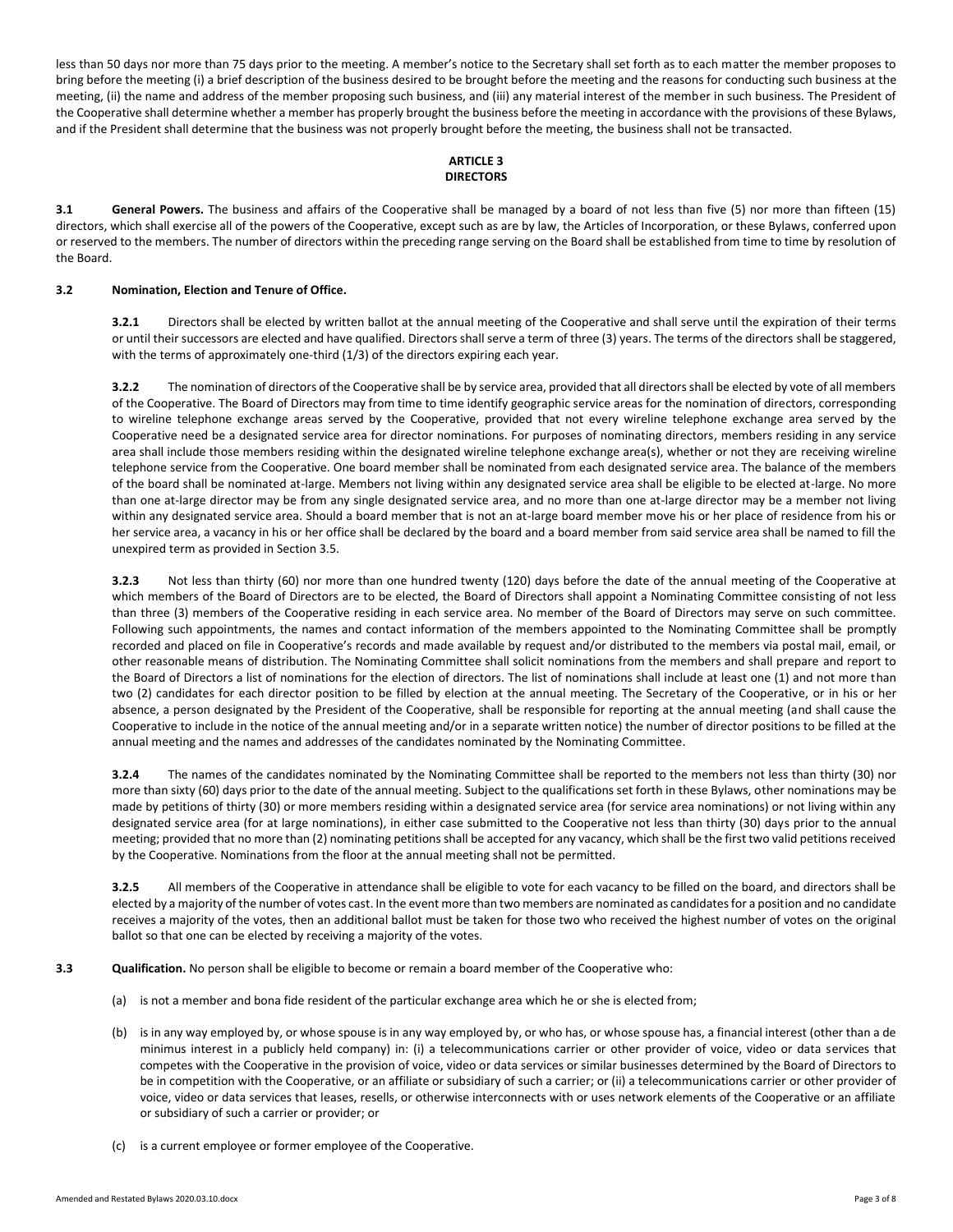Upon establishment of the fact that a director is holding office in violation of this Section, the Board of Directors shall immediately remove such director from office. Nothing contained in this Section shall affect in any manner whatsoever the validity of any action taken at any meeting of the Board of Directors.

**3.4 Removal of Directors by Members.** Any member may bring charges against a director and, by filing with the Secretary such charges in writing, together with a petition signed by at least twenty percent (20%) of the members, may request the removal of such director by reason thereof. Such director shall be informed in writing of the charges at least ten (10) days prior to the meeting of the members at which the charges are to be considered and shall have an opportunity at the meeting to be heard in person or by counsel and to present evidence in respect of the charges; and the person or persons bringing the charges against him or her shall have the same opportunity. The question of the removal of such board member shall be considered and voted upon at the meeting of the members. Such board members shall be removed only for cause and upon an affirmative vote of a majority all voting members of the Cooperative. Cause for removal shall be deemed to exist only if the director whose removal is proposed has been convicted in a court of competent jurisdiction of a felony or has been adjudged by a court of competent jurisdiction to be liable for gross negligence or misconduct in the performance of such director's duty to the Cooperative, and such conviction or adjudication has become final and non-appealable.

**3.5 Vacancies.** Unless otherwise provided in these Bylaws, any vacancy in the Board of Directors may be filled by a majority vote of the remaining directors then in office for the unexpired portion of the term; provided the Board of Directors may leave unfilled for any such period as it may fix, any vacancy which does not result in fewer than five (5) total directors serving on the board.

**3.6 Compensation.** Directors shall not receive any salary for their services as such, except that the Board of Directors may by resolution authorize a fixed sum for each day or portion thereof spent on Cooperative business, such as attendance at meetings, conferences, and training programs or performing committee assignments when authorized by the Board of Directors. If authorized by the Board of Directors, directors may also be reimbursed for expenses actually and necessarily incurred in carrying out such Cooperative business or granted a reasonable per diem allowance by the Board of Directors in lieu of detailed accounting for some of these expenses. No director shall receive compensation for serving the Cooperative in any other capacity, nor shall any close relative of a director be employed by or receive compensation for serving the Cooperative, unless the payment and amount of compensation shall be specifically authorized by a vote of the members or certified by a majority of the disinterested directors as an emergency measure. For the purpose of this Section, "close relative" includes a grandparent, parent, husband, wife, child, grandchild, brother, sister, uncle, aunt, nephew or niece, by blood, by marriage or by adoption, and spouses of any of the foregoing.

# **ARTICLE 4 MEETINGS OF DIRECTORS**

**4.1 Regular Meetings.** A regular meeting of the Board of Directors shall be held without notice, immediately after, and at the same place as, the annual meeting of the members. A regular meeting of the Board of Directors shall also be held monthly at such time and place as the Board of Directors may provide by resolution. Such regular monthly meeting may be held without notice other than such resolution fixing the time and place thereof.

**4.2 Special Meetings.** Special meetings of the Board of Directors may be called by the President or by any three (3) directors, and it shall thereupon be the duty of the Secretary to cause notice of such meeting to be given as hereinafter provided. The President or the directors calling the meeting shall fix the time and place for the holding of the meeting.

**4.3 Notice of Directors' Meetings.** Written notice of the time, place and purpose of any special meeting of the Board of Directors shall be delivered to each director not less than three (3) days prior thereto, either personally (including be telephone) or by mail, e-mail or other electronic transmission, by or at the direction of the Secretary, or upon a default in duty by the Secretary, by the President, or the directors calling the meeting. If mailed, such notice shall be deemed to be delivered when deposited in the United States mail, addressed to the director at his or her address as it appears on the records of the Cooperative, with postage thereon prepaid.

**4.4 Quorum.** A majority of the Board of Directors shall constitute a quorum, provided, that if less than such majority of the directors is present at said meeting, a majority of the directors present may adjourn the meeting from time to time; and, provided further, that the Secretary shall notify any absent directors of the time and place of such adjourned meeting. The act of a majority of the directors present at a meeting at which a quorum is present shall be the act of the Board of Directors, except as otherwise required by the Articles of Incorporation or Iowa Code Chapter 499.

**4.5 Place of Meetings.** The Board of Directors may hold its meetings at such place or places, as the board may from time to time determine. A director may participate in any meeting by any means of communication, including, but not limited to telephone conference call, by which all directors participating are able to simultaneously hear each other during the meeting; and for purposes of taking any action at the meeting, any such directors shall be deemed present in person at the meeting.

**4.6 Action without a Meeting.** Except to the extent the Articles of Incorporation or these Bylaws otherwise require that action by the Board of Directors be taken at a meeting, any action required or permitted to be taken by the Board of Directors may be taken without a meeting if each director signs a written consent describing the action to be taken and delivers it to the Cooperative. Any action so taken shall be the act of the Board of Directors when one or more consents signed by all of the directors are delivered to the Cooperative. The written consent or consents may specify the time at which the action taken is to be effective. Any action taken by this written consent procedure shall have the effect of action taken at a meeting of the directors. A director may withdraw his or her consent by revocation signed by the director and delivered to the Cooperative prior to the delivery to the Cooperative of unrevoked written consents signed by all of the directors.

#### **ARTICLE 5 OFFICERS**

**5.1 Number.** The officers of the Cooperative shall be a President, Vice-President, Secretary, Treasurer, and such other officers as may be determined by the Board of Directors from time to time. Without limiting the preceding, the Board of Directors may from time to time appoint a Chief Executive Officer, who shall be an employee of the Cooperative having certain duties and authority as set forth herein. The offices of Secretary and of Treasurer may be held by the same person. In its discretion, the Board of Directors may delegate the powers or duties of any officer to any other officer or agents, notwithstanding any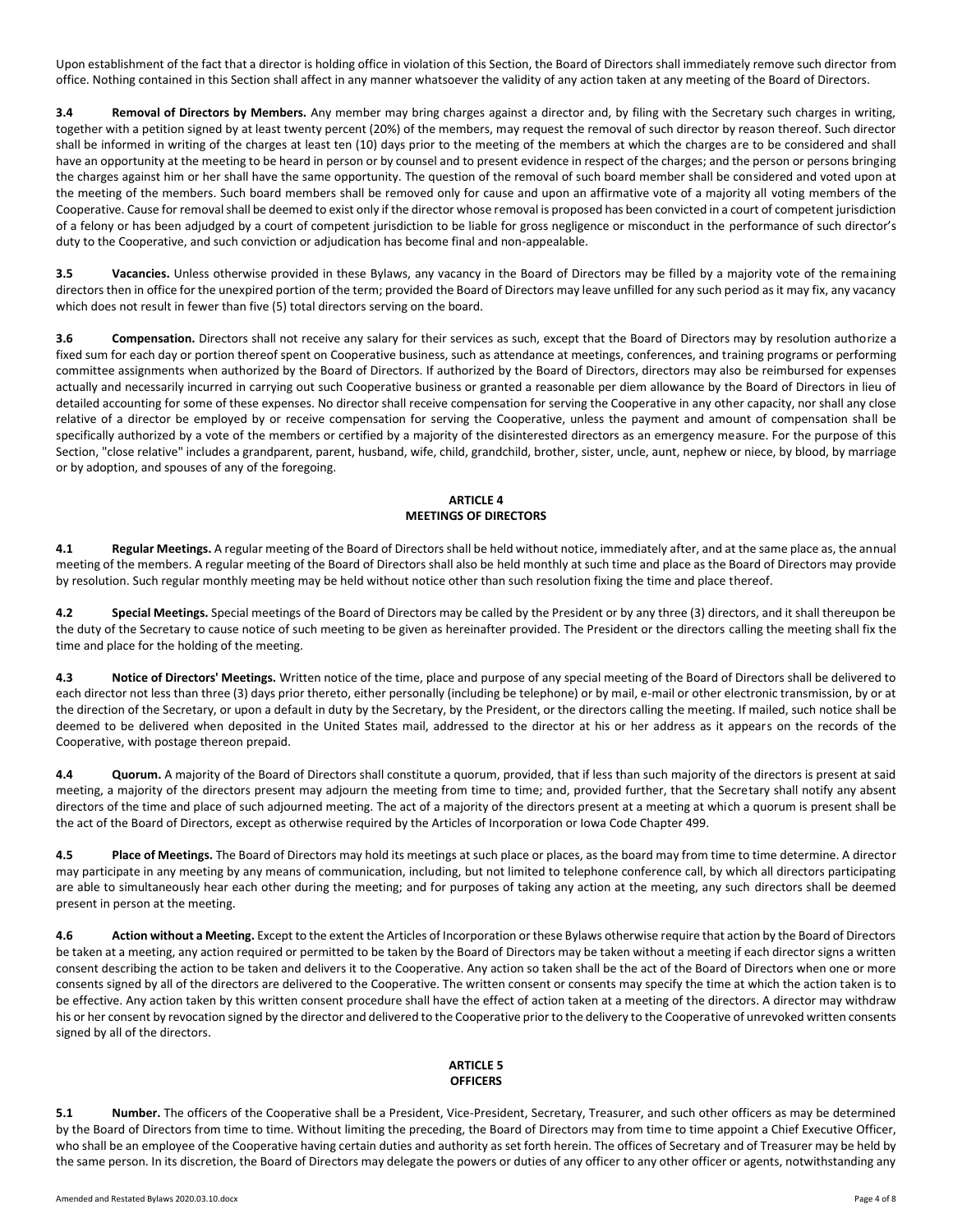provision of these Bylaws.

**5.2 Election and Term of Office.** The officers, excluding the Chief Executive Officer, shall be elected by ballot, annually by and from the Board of Directors at the meeting of the Board of Directors held immediately after the annual meeting of the members. If the election of officers shall not be held at such meeting, such election shall be held as soon thereafter as conveniently may be. Each officer, excluding the Chief Executive Officer, shall hold office until the first meeting of the Board of Directors following the next succeeding annual meeting of the members or until his or her successor shall have been elected and shall have qualified. Except as otherwise provided in these Bylaws, the vacancy in any office shall be filled by the Board of Directors for the unexpired portion of the term; provided the Board of Directors may leave unfilled for any such period as it may fix, any office except those of President and Secretary.

**5.3 Removal of Officers and Agents by Directors**. Any officer or agent elected or appointed by the Board of Directors may be removed by the Board of Directors whenever, in its judgment, the best interest of the Cooperative will be served thereby, but such removal shall be without prejudice to the contract rights, if any, of the person so removed. Election or appointment of an officer or agent shall not in itself create contract rights. In addition, any member of the Cooperative may bring charges against an officer, and, by filing with the Secretary such charges in writing, together with a petition signed by ten percent (10%) of the members, or two hundred (200) members, whichever is the lesser, may request the removal of such officer. The officer against whom such charges have been brought shall be informed in writing of the charges at least ten (10) days prior to the Board of Directors Meeting at which the charges are to be considered and shall have an opportunity at the meeting to be heard in person or by counsel and to present evidence in respect of the charges; and the person or persons bringing the charges against him or her shall have the same opportunity. In the event the Board of Directors does not remove such officer, the question of his or her removal shall be considered and voted upon at the next meeting of the members.

#### **5.4 President.** The President shall:

- (a) Be the principal executive officer of the Cooperative and, unless otherwise determined by the members of the Board of Directors, shall preside at all meetings of the members and the Board of Directors;
- (b) Sign, with the Secretary, certificates of membership, the issue of which shall have been authorized by the Board of Directors or the members, and may sign any deeds, mortgages, deeds of trust, notes, bonds, contracts or other instruments authorized by the Board of Directors to be executed, except in cases in which the signing and execution thereof shall be expressly delegated by the Board of Directors or by these Bylaws to some other officer or agent of the Cooperative, or shall be required by law to be otherwise signed or executed; and
- (c) In general, perform all duties incident to the office of President and such other duties as may be prescribed by the Board of Directors from time to time.

**5.5 Vice-President.** In the absence of the President, or in the event of his or her inability or refusal to act, the Vice-President shall perform the duties of the President, and, when so acting, shall have all the powers of and be subject to all the restrictions upon the President. The Vice-President shall also perform such other duties as, from time to time, may be assigned to him or her by the Board of Directors.

- **5.6 Secretary**. The Secretary shall:
	- (a) Keep the minutes of the meetings of the members and of the Board of Directors in one or more books provided for that purpose;
	- (b) See that all notices are duly given in accordance with these Bylaws or as required by law;
	- (c) Be custodian of the corporate records and of the seal of the Cooperative (if any), and affix the seal of the Cooperative (if any) to all certificates of membership prior to the issue thereof and to all documents, the execution of which, on behalf of the Cooperative under its seal, is duly authorized in accordance with the provisions of these Bylaws;
	- (d) Keep a register of the names and post office addresses of all members;
	- (e) Sign, with the President, certificates of membership, the issue of which shall have been authorized by the Board of Directors or the members;
	- (f) Have general charge of the minute book of the Cooperative;
	- (g) Keep on file at all times a complete copy of the Articles of Incorporation and Bylaws of the Cooperative containing all amendments thereto (which copy shall always be open to the inspection of any member), and, at the expense of the Cooperative, forward a copy of the Bylaws and of all amendments thereto to each member; and
	- (h) In general, perform all duties incident to the office of Secretary and such other duties as, from time to time, may be assigned to him or her by the Board of Directors.
- **5.7 Treasurer.** The Treasurer shall:
	- (a) Have charge and be responsible for all funds and securities of the Cooperative;
	- (b) Be responsible for the receipt of, and the issuance of, receipts for all moneys due and payable to the Cooperative and for the deposit of all such moneys in the name of the Cooperative, in such bank or banks as shall be selected in accordance with the provisions of these Bylaws; and
	- (c) In general, perform all the duties incident to the office of Treasurer and such other duties as, from time to time, may be assigned to him or her by the Board of Directors.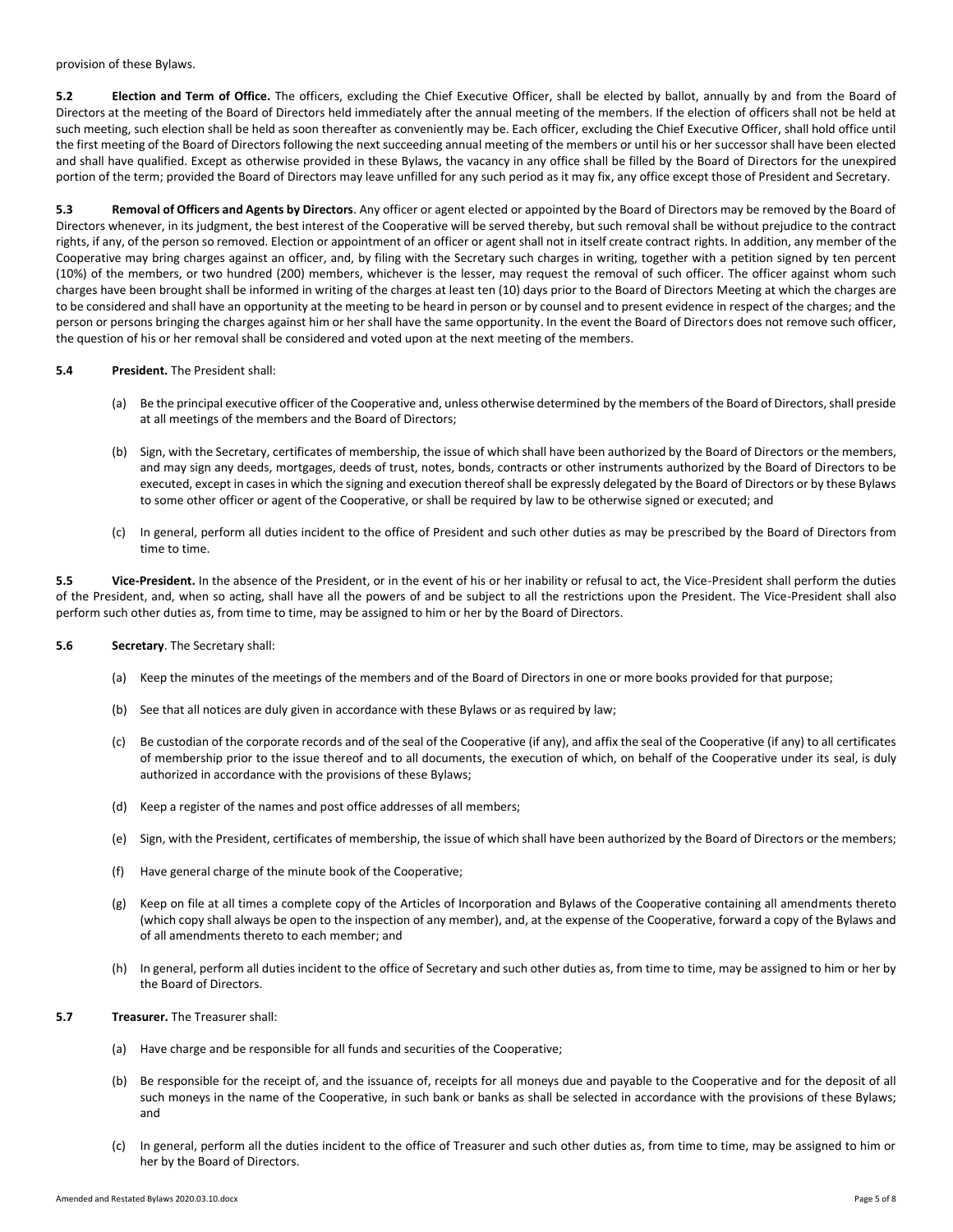**5.8 Chief Executive Officer.** In addition to its elected officers, the Board of Directors may from time to time appoint a Chief Executive Officer who shall be an employee of the Cooperative and who may be (but shall not be required to be) a member of the Cooperative. The Chief Executive Officer shall, subject to the control of the Board of Directors itself, manage the day-to-day business and affairs of the Cooperative, including oversight of legal and regulatory compliance for the Cooperative's business operations. Such authority shall expressly include but not be limited to the authority to sign all contracts, agreements and other instruments of the Cooperative and to prepare, approve, sign and file such reports, certifications, policies, documents or other instruments as may be required by the Federal Communications Commission, the Iowa Utilities Board, the National Exchange Carrier Association, the Universal Service Administrative Company, the Rural Utilities Service, CoBank, or any other third parties or governmental and regulatory authorities in connection with the day-to-day business operations of the Cooperative; provided that any loan agreements, mortgages, security instruments and other documents for the borrowing of money, guaranteeing of debt or mortgaging or pledging of corporate assets as collateral must be authorized by the Board of Directors. The Chief Executive Officer shall have such other duties and authority as, from time to time, may be assigned to him or her by the Board of Directors. The Chief Executive Officer shall keep the Board of Directors fully informed and shall freely consult with them concerning the business of the Cooperative in his or her charge.

**5.9 Bonds of Officers.** The Treasurer, and any other officer or agent of the Cooperative charged with responsibility for the custody of any of its funds or property, may be required to give a bond in such sum and with such surety as the Board of Directors shall determine. The Board of Directors, in its discretion, may also require any other officer, agent or employee of the Cooperative to give bond in such amount and with such surety, as it shall determine.

**5.10 Compensation.** The powers, duties, and compensation of officers, agents, and employees, shall be fixed by the Board of Directors, subject to the provisions of these Bylaws with respect to compensation for directors and close relatives of directors.

**5.11 Reports.** The officers of the Cooperative shall submit at each annual meeting of the members, reports covering the business of the Cooperative for the previous fiscal year. Such reports shall set forth the condition of the Cooperative at the close of such fiscal year.

# **ARTICLE 6 COOPERATIVE OPERATION**

**6.1 Interest or Dividends on Capital Prohibited.** The Cooperative shall, at all times, be operated on a cooperative nonprofit basis for the mutual benefit of its members. No interest or dividends shall be paid or payable by the Cooperative on any capital furnished by its patrons.

**6.2 Allocation of Patronage Sourced Margins.** The Cooperative is obligated to pay by credits to a capital account for each member within each separate category of service all amounts in excess of operating costs and expenses derived from that category of service and other patronage activities in connection with that category of service. Amounts paid for any category of membership-eligible service in excess of costs for that category of service are furnished by the members as capital. In making allocations of member capital, the Cooperative shall separately allocate the net earnings for separate categories of service and shall allocate the net earnings to member patronage accounts on the basis of the operating expenses and business done within each category of service. Net losses for any category of service shall be charged against future net earnings for that category service, and no patronage accounts shall be established with respect to a category of service unless and until all net losses for that category of service have been entirely restored. The books and records of the Cooperative shall be set up and kept in such a manner that at the end of the fiscal year the amount of net earnings and net losses for each category of service and the amount of capital furnished by each member within each category of service is clearly reflected. In each fiscal year capital furnished by the members within a category of service shall be credited in an appropriate record to the patronage account of each member within that category of service, and the Cooperative shall within a reasonable time after the close of the fiscal year notify each such member of the amount of capital so credited to his or her account.

**6.3 Revolving Fund.** The Board of Directors may use the revolving fund to pay the obligations or add to the capital of the Cooperative, all as provided in Iowa Code Section 499.33. In the event of dissolution or liquidation of the Cooperative, after all outstanding indebtedness of the Cooperative shall have been paid, outstanding capital credits in each separate category of service shall be retired without priority on a pro rata basis before any payments are made on account of property rights of members. If at any time prior to dissolution or liquidation, the board shall determine that the financial condition of the Cooperative will not be impaired thereby, the capital credited to the members' accounts with respect to any category of service may be retired in full and in part. Any such retirements of capital shall generally be made in order of priority within each category of service according to the year in which the capital was furnished and credited, the capital first received by the Cooperative with respect to such service being retired first; provided, however, that if the board determines that the financial condition of the Cooperative will not be impaired thereby, the Cooperative may, to the extent permitted by law or these Bylaws, retire a portion of capital furnished or credited within any category of service without reference to priority in an amount and manner determined by the board.

Subject to the provisions of these Bylaws, capital credited to the patronage account of each member may be transferred or assigned only to successors in interest or successors in occupancy in all or part of such member's premises served by the Cooperative unless the board, acting under policies of general application, shall determine otherwise. Such transfers or assignments shall be effective only after written instructions from the transferor or assignor are received by the Cooperative and the appropriate changes are made on the books and records of the Cooperative. Except as provided in these Bylaws, a member shall not transfer, assign, sell, lease, mortgage, pledge as collateral, or otherwise dispose of or encumber such member's membership, certificate, voting rights, retirement, property or other rights or privileges, capital credited to the patronage account of such member, interest, dividends or any other rights of such member to payments or other distributions or entitlements due, from or in the Cooperative.

Notwithstanding any other provision of these Bylaws, the board at its discretion, shall have the power at any time upon the death of any member, if the legal representatives of his or her estate shall request in writing that the capital credited to any such member be retired prior to the time such capital would otherwise be retired under the provisions of these Bylaws, to retire capital credited to any such member immediately upon such terms and conditions as the board, acting under policies of general application, and legal representatives of such member's estate shall agree upon; provided, however, that the financial condition of the Cooperative will not be impaired thereby.

Notwithstanding any other provision of these Bylaws, the board, in its sole discretion, shall have the power to retire the capital credited to any member's account prior to the time such capital would otherwise be retired under the provisions of these Bylaws in order to facilitate the timely settlement of legal matters, including but not limited to the bankruptcy of a member, provided the interests of the Cooperative and its members are deemed to be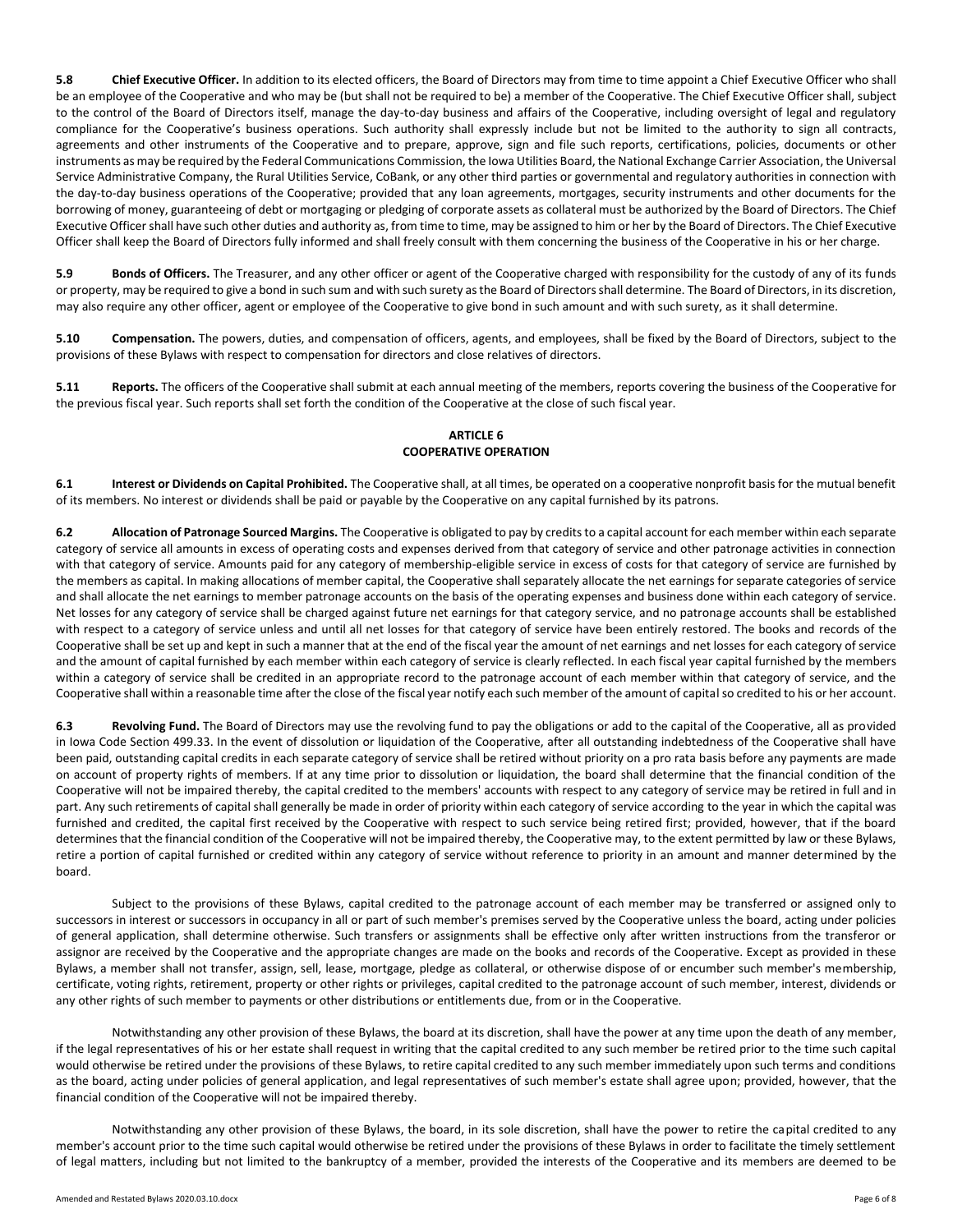furthered and the financial condition of the Cooperative will not be impaired thereby. In such cases, the board's decision to retire capital shall be considered on a case-by-case basis and capital retired shall be retired on terms and conditions as may be deemed appropriate by the board.

**6.4 Reversion Fund.** Notwithstanding any other provision of these Bylaws, if any member or former member's interest in the Cooperative is deemed abandoned under Iowa Code Section 556.5, the Cooperative may retain any disbursement held by the Cooperative for or owing to the member or former member in the Cooperative's reversion fund pursuant to Iowa Code Section 499.30A or deliver the disbursement to the treasurer of state for disposition as abandoned property pursuant to Iowa Code Section 556.5.

**6.5 Member Contract.** The members of the Cooperative, by dealing with the Cooperative acknowledge that the terms and provisions of the Articles of Incorporation and Bylaws shall constitute and be a contract between the Cooperative and each member, and both the Cooperative and the members are bound by such contract, as fully as though each member had individually signed a separate instrument containing such terms and provisions. The provisions of this article of the Bylaws shall be called to the attention of each member of the Cooperative by posting in a conspicuous place in the Cooperative's office.

## **ARTICLE 7 DISPOSITION OF PROPERTY**

The Cooperative may not sell or otherwise dispose of all or substantially all of its property unless and until such action is recommended by the Board of Directors and approved by the members as provided in Iowa Code Chapter 499; provided, however, that notwithstanding anything herein contained, the board of the Cooperative, without authorization by the members thereof, shall have full power and authority to authorize the execution and delivery of a mortgage or mortgages or a deed or deeds of trust upon, or the pledging or encumbering of, any or all the property, assets, right, privileges, licenses, franchises, and permits of the Cooperative, whether acquired or to be acquired, and wherever situated, as well as the revenue and income therefrom, all upon such terms and condition as the board shall determine, to secure any indebtedness of the Cooperative to the United States of America or any instrumentality or agency thereof or to the Rural Telephone Finance Cooperative, the National Rural Utilities Cooperative Finance Corporation or other financing institution organized the benefit of rural utility system; provided further that the board may upon the authorization of a majority of those members of the Cooperative present at a meeting of the members thereof, sell, lease, or otherwise dispose of all or a substantial portion of its property to another Cooperative or foreign corporation doing business in this State pursuant to the Act under which this Cooperative is incorporated.

# **ARTICLE 8 NON LIABILITY AND INDEMNIFICATION**

**8.1 Limited Liability.** The debts, obligations and liabilities of the Cooperative, whether arising in contract, tort or otherwise, shall be solely the debts, obligations and liabilities of the Cooperative. Except as otherwise provided by law, a director, officer, employee, member or volunteer of the Cooperative is not liable for the Cooperative's debts or obligations, and a director, officer, member or other volunteer is not personally liable in that capacity, for a claim based upon any action or failure to take any action in the discharge of the person's duties, except liability for: (a) the amount of any financial benefit to which the person was not entitled; (b) an intentional infliction of harm on the Cooperative or its members; or (c) an intentional violation of criminal law. If Iowa law is hereafter changed to permit further elimination or limitation of the liability of directors, officers, employees, members or other volunteers for monetary damages to the association, then the liability of such director, officer, employee, member or other volunteer of the Cooperative shall be eliminated or limited to the fullest extent then permitted.

**8.2 Indemnification.** Except as otherwise provided by law, a director, officer, employee, member or other volunteer of the Cooperative, as well as each director, officer, employee, member or volunteer of the Cooperative who is serving or who has served at the Cooperative's request as a director, officer, partner, trustee, employee or agent of another cooperative, corporation, partnership, joint venture, trust, employee benefit plan or other enterprise, shall be indemnified to the fullest extent possible by the Cooperative for liability to any person for any action taken, or any failure to take any action, as a director, officer, employee, member or other volunteer of this Cooperative, or as a director, officer, partner, trustee, employee or agent of another cooperative, corporation, partnership, joint venture, trust, employee benefit plan or other enterprise, except with regard to any action, suit or proceeding by or in the right of the Cooperative or with respect to any liability for any of the following: (a) receipt of a financial benefit to which the person is not entitled; (b) an intentional infliction of harm on the Cooperative or its members; or (c) an intentional violation of criminal law. In order to be eligible for indemnification, a person must satisfy any and all applicable standards of conduct and liability set forth in Iowa Code Chapter 499 or corresponding provisions of the Iowa Business Corporation Act made applicable to cooperative associations in accordance with Iowa Code Chapter 499. The Cooperative's obligation to provide indemnification hereunder shall include the obligation to advance funds to pay for or reimburse the reasonable expenses incurred by a person who is a party to any proceeding for which indemnification is required. A person who seeks an advancement of funds hereunder must satisfy any applicable requirements therefor which are set forth in Iowa Code Chapter 499 or the Iowa Business Corporation Act. The rights and authority conferred in this Article shall not be exclusive of any other right which any person may have or hereafter acquire under Iowa Code Chapter 499, the Iowa Business Corporation Act, or any other statute, provision of the Articles of Incorporation or Bylaws of the Cooperative, agreement, vote of disinterested directors or otherwise. Any repeal or amendment of this Section 8.2 shall not adversely affect any right or protection of a director, officer, employee, member or other volunteer existing at the time of such repeal or amendment.

## **ARTICLE 9 FINANCIAL TRANSACTIONS**

**9.1 Contracts.** Except as otherwise provided in these Bylaws, the Board of Directors may authorize any officer or officers, agent or agents to enter into any contract or execute and deliver any instrument in the name and on behalf of the Cooperative, and such authority may be general or confined to specific instances.

**9.2 Checks, Drafts, etc.** All checks, drafts, or other orders for the payment of money, and all notes, bonds or other evidences of indebtedness issued in the name of the Cooperative shall be signed by such officer or officers, agent or agents, employee or employees, of the Cooperative, and in such manner as shall, from time to time, be determined by resolution of the Board of Directors.

**9.3 Deposits.** All funds of the Cooperative shall be deposited, from time to time, to the credit of the Cooperative in such banks or financial institutions